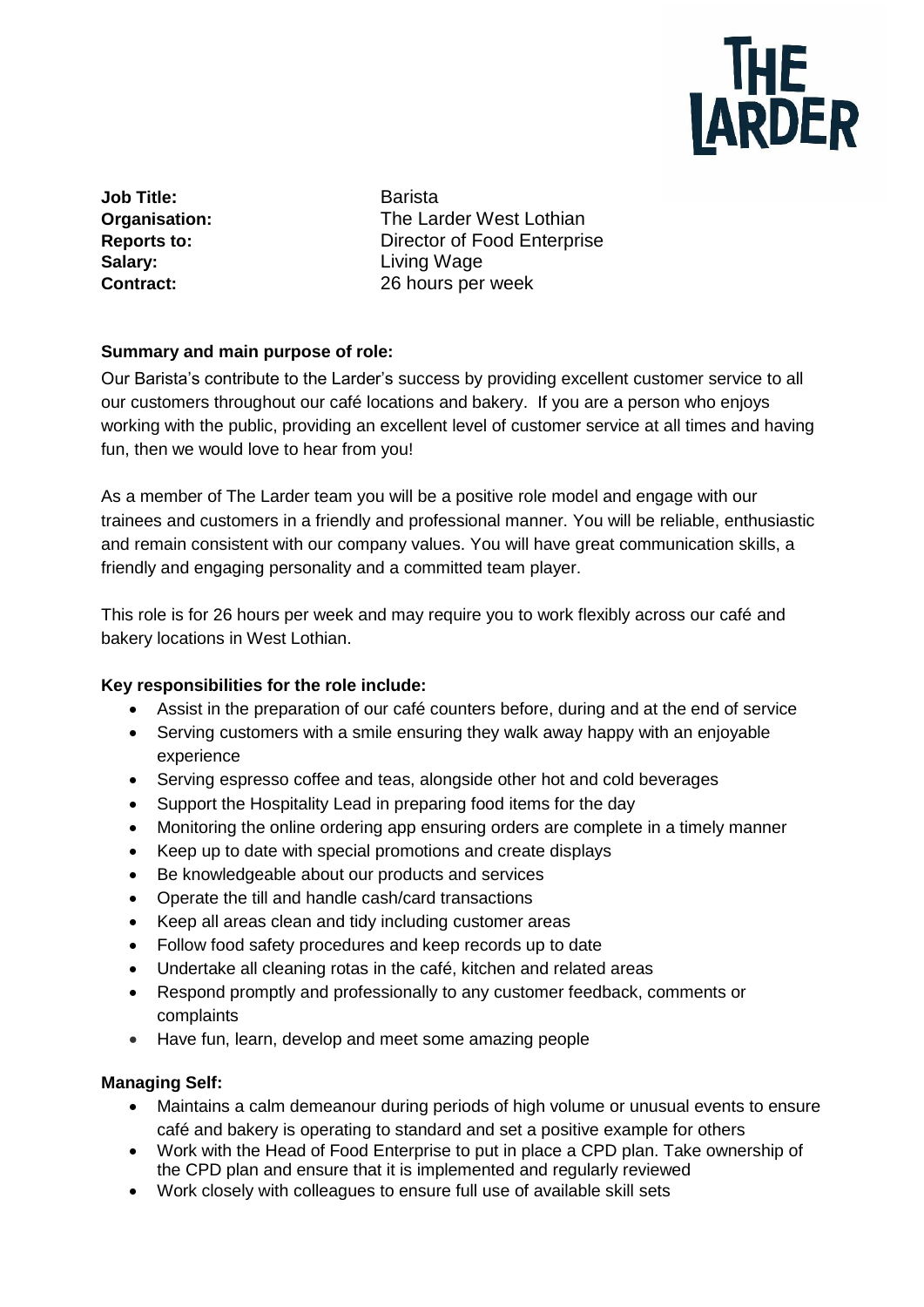• Undertake other duties that may be required to ensure effective and efficient operation of the café/bakery.

### **Standard Responsibilities for all positions in The Larder:**

- Participate in any staff review/performance management processes involving the identifying and meeting of training needs for self and others.
- Take appropriate responsibility to ensure the health and safety of self and others.
- Pursue the achievement and integration of equal opportunities throughout all activities.
- Undertake any other tasks and responsibilities appropriate to the level of this post.
- Comply with all Larder policies and procedures
- The Larder is committed to safeguarding and promoting the welfare of children, young people and vulnerable adults and expects all staff to share and promote this commitment.

#### **Benefits Include:**

- Company pension contribution of 3% (currently under review)
- 29 days' annual leave (pro rata for part time staff)
- 2 staff wellbeing days each year
- Access to company health and wellbeing support
- Commitment to continued professional development

All Larder staff are required to apply for a PVG disclosure as you may be asked to be in sole charge of vulnerable children, young people or adults. A disclosure is an impartial and confidential document that details an individual's criminal record and where appropriate gives details of those who are banned from working with children.